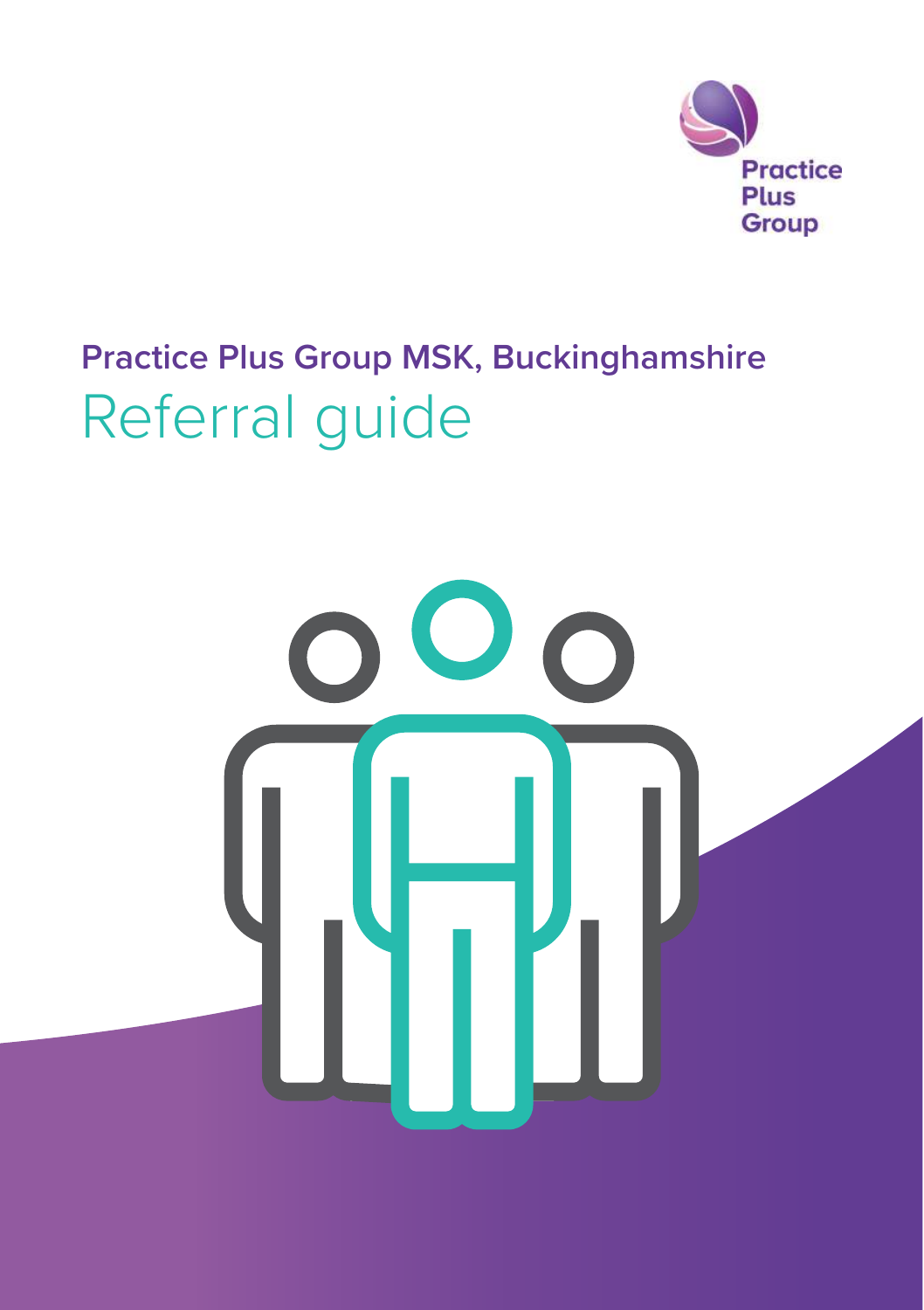## **Practice Plus Group MSK, Buckinghamshire**

Practice Plus Group has been contracted by NHS Buckinghamshire to provide an Integrated musculoskeletal service to the residents of NHS Buckinghamshire. The service is designed to provide a fast and convenient rapid-access assessment, supported by appropriate diagnostic tests and treatment for NHS patients in your area. Your patients have local and immediate access to a range of services. This booklet provides you with information on the range of services available through Practice Plus Group and how to refer into them. If you require any further information or have any questions or concerns, please contact our Patient Management Centre on 0333 999 2586. Further information is also available at our website: www.bucksmsk.nhs.uk

### **About Practice Plus Group**

Practice Plus Group is one of the UK's leading providers of healthcare services and has many years of experience in working with the NHS. If you wish to know more about the service please visit the website for full details: www.practiceplusgroup.com

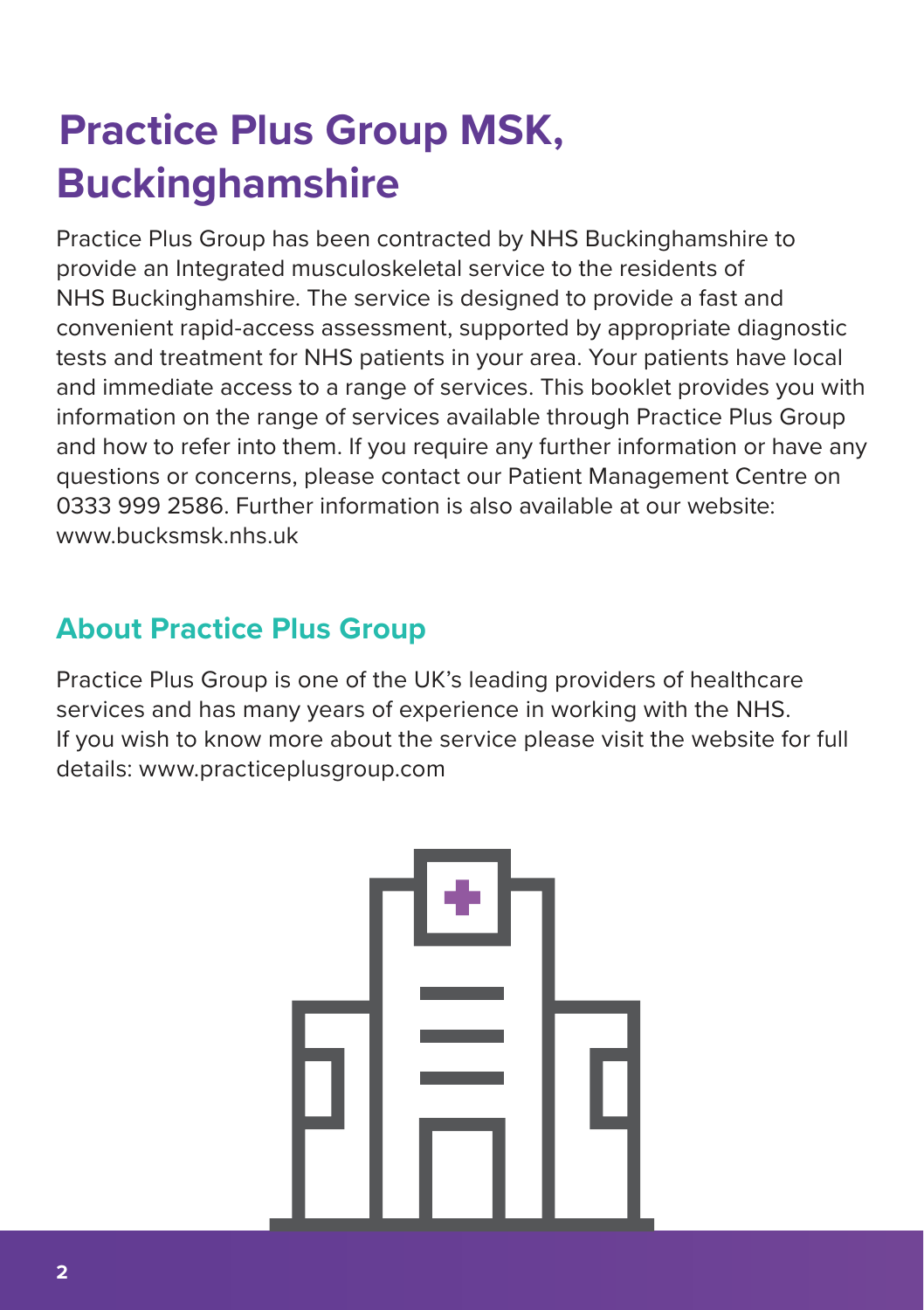#### **About the service**

This service provides local access to a range of musculoskeletal assessments and treatments from eight locations, helping to reduce patient waiting times and maximise convenience.

The service also manages all onward referrals into the patients choice of secondary care provider within NHS Buckinghamshire.

The service opening times vary by location. For more information please contact the Patient Management Centre Monday to Thursday 7.45am to 7pm, Friday 7.45am to 5pm, and Saturday 9am to 5pm.

#### **How to access the service**

Patients living within NHS Buckinghamshire may be referred to the service as long as they meet our referral guidelines. Please see our quick referral guide for a comprehensive list of criteria and exclusions. This can be downloaded from our website at www.bucksmsk.nhs.uk

#### **How to Refer**

Please refer via the NHS e-Referral Service (e-RS).

- Please book a telephone appointment for your patient. We will make contact at this agreed time to schedule a consultation with an appropriate clinician. If direct referral to secondary care is required we will arrange this during the call.
- For physiotherapy you may directly book into an appointment with a physiotherapist.

Please use the referral pro-forma (available on our website) to ensure that adequate clinical information is provided and that the referrer's and patient's expectations are addressed.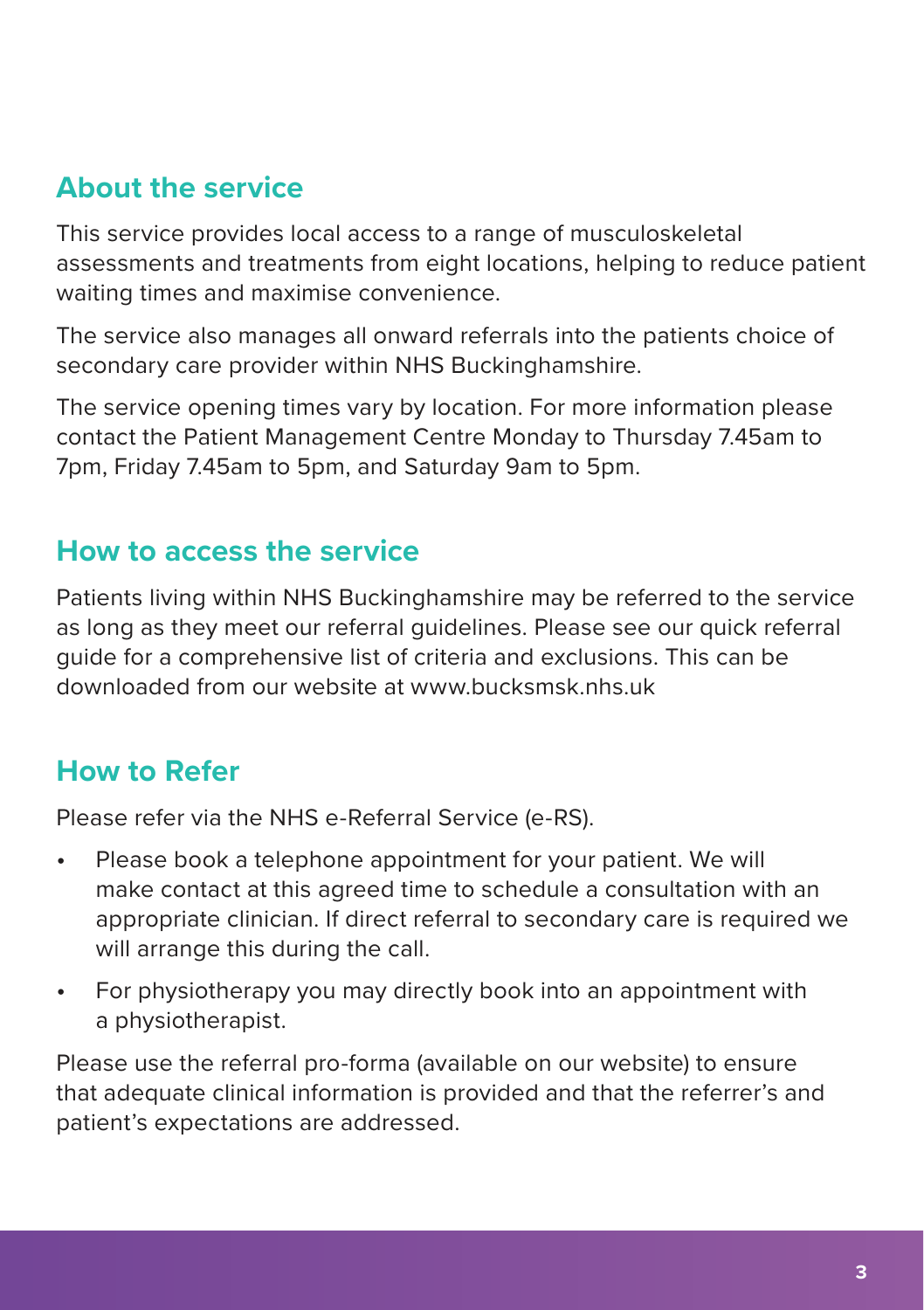#### **Physiotherapy clinics**

Amersham, Marlow, Chalfont St Peter, Buckingham, Thame, Burnham, Iver, and High Wycombe

This service is delivered by Specialist MSK Physiotherapists who will provide an assessment and treatment service including motivational lifestyle advice, physiotherapy, acupuncture therapy and onward referral to other musculoskeletal services if necessary.

Patients that are suitable for referral to the Physiotherapy Clinic are those that require highly specialised physiotherapy, immediate treatment, detailed explanation and advice where there is not likely the need for diagnostics and/or soft tissue injection.

Examples include:

- Back pain
- Groin and other hip soft tissue injuries
- Knee pain eg. anterior or acute
- Foot pain eg. fasciitis or achilles tendinopathy
- Cervical pain
- Shoulder impingement
- Elbow pain including tennis and golfer's elbow

#### **Women's & Men's Health**

Pre and post natal care and continence advice is provided at selected locations.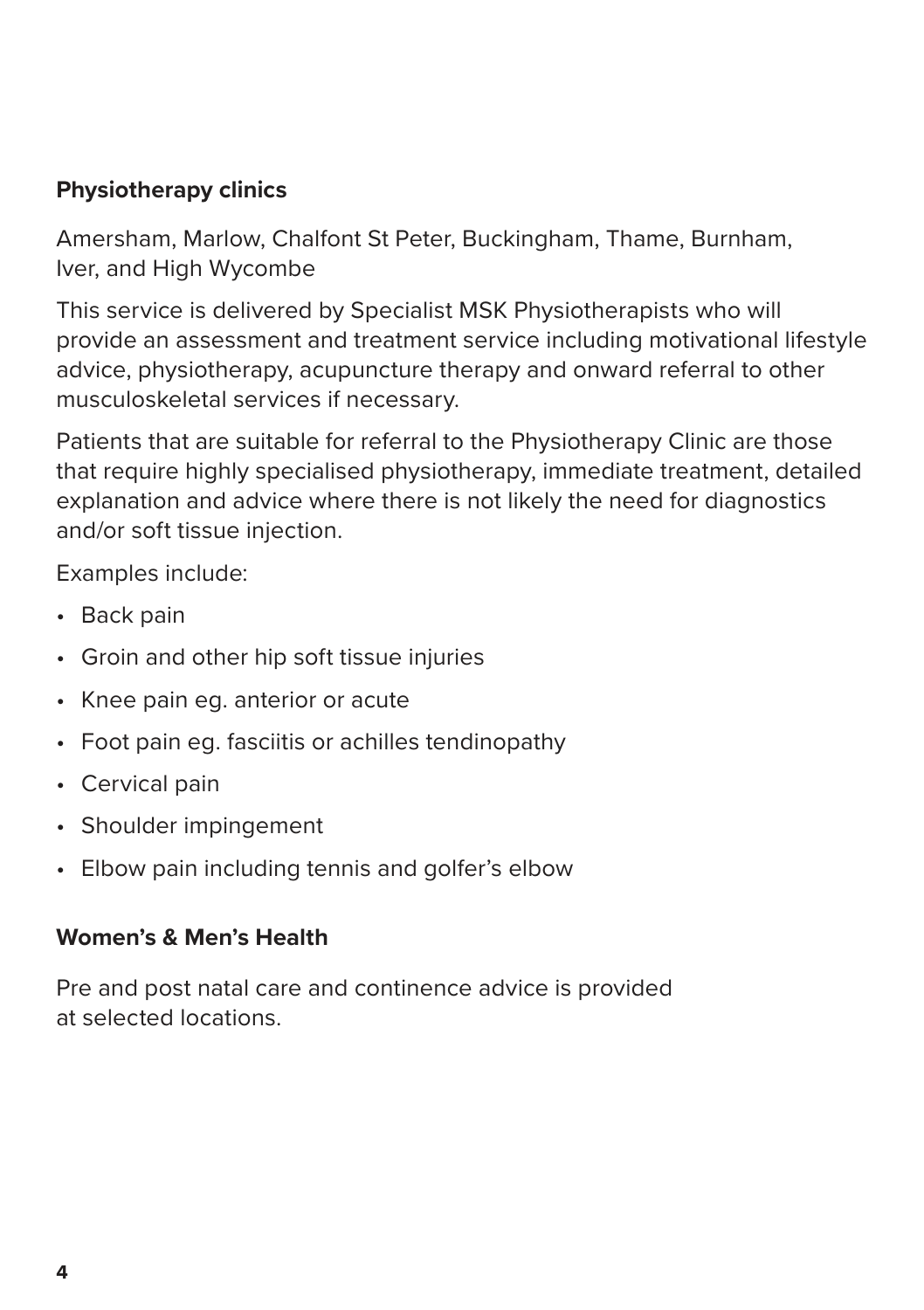#### **MSK clinics**

High Wycombe, Chalfont St Peter, Buckingham, and Thame

This service is delivered by MSK physicians and Advanced Physiotherapy **Practitioners** 

Patients that are suitable for referral to an MSK Clinic are those where the referring clinician requires a specialist opinion including diagnostics (X-ray, Ultrasound and MRI) and immediate non-surgical treatment if necessary.

Examples include:

- Hip impingement
- Unresolved knee pain
- Shoulder problems where diagnostics (MRI) and/or soft tissue injection are indicated
- Elbow problems where soft tissue elbow problems where soft assue<br>injection may be beneficial
- Trigger finger
- Unsuccessful physiotherapy treatment
- Carpal tunnel

Full referral criteria and exclusion information is available in our Quick Reference Guide.

Please ask our Patient Management Centre on 0333 999 2586 for a copy or visit our website www.bucksmsk.nhs.uk for a downloadable version.

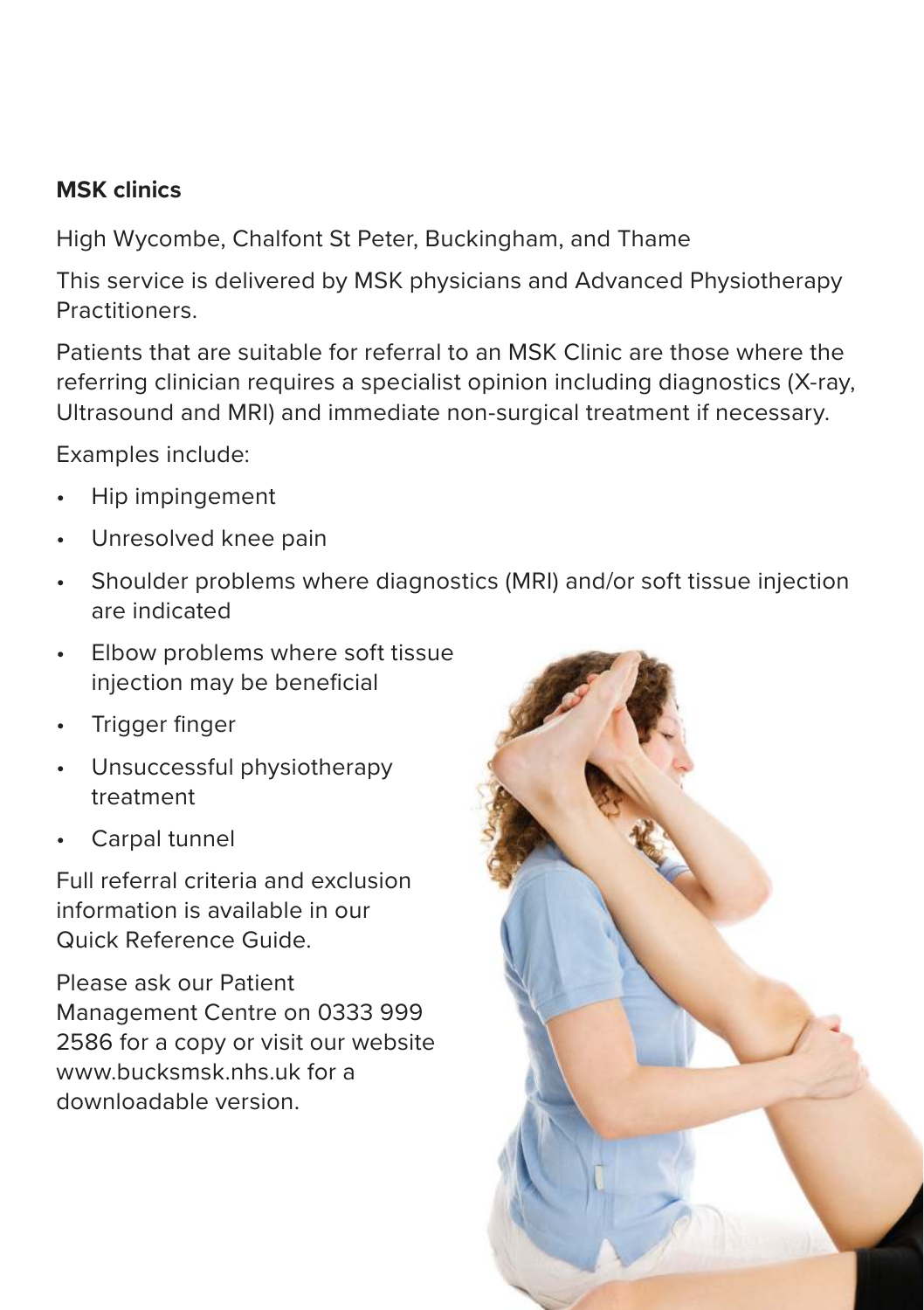## **The patient journey**

When a patient is referred to us we will triage the referral letter at the Patient Management Centre (PMC) to ensure all required information has been received. We may contact you or your practice to request additional information if required. Once the referral is accepted, the PMC will send the patient the following information to confirm their appointment:

- confi rmation letter
- patient guide, which will include full details about how to prepare for the appointment and any specific instructions relating to their appointment
- questionnaire (if appropriate)
- a copy of the procedure information leaflet (if appropriate)

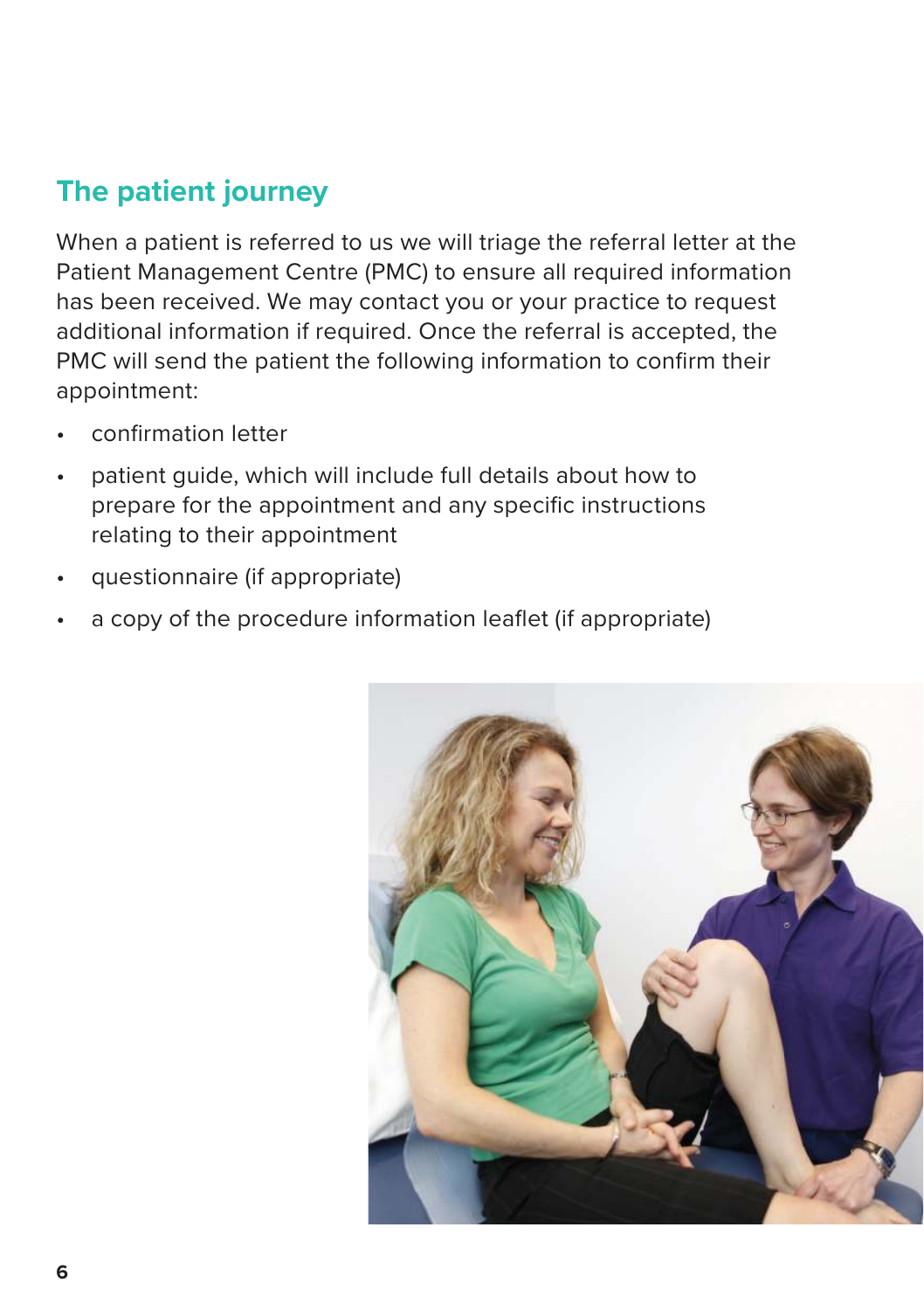

Examples of all patient information is available on our website: www.bucksmsk.nhs.uk

Patients will be assessed and a treatment plan will be agreed. Outcomes may be:

- **Diagnostics**
- On the spot treatment/advice
- Physiotherapy
- Ultrasound guided injections
- Discharge back to GP with advice
- Onward referral to Secondary Care

In any case a discharge summary will be sent to the referring GP detailing what will happen next and why.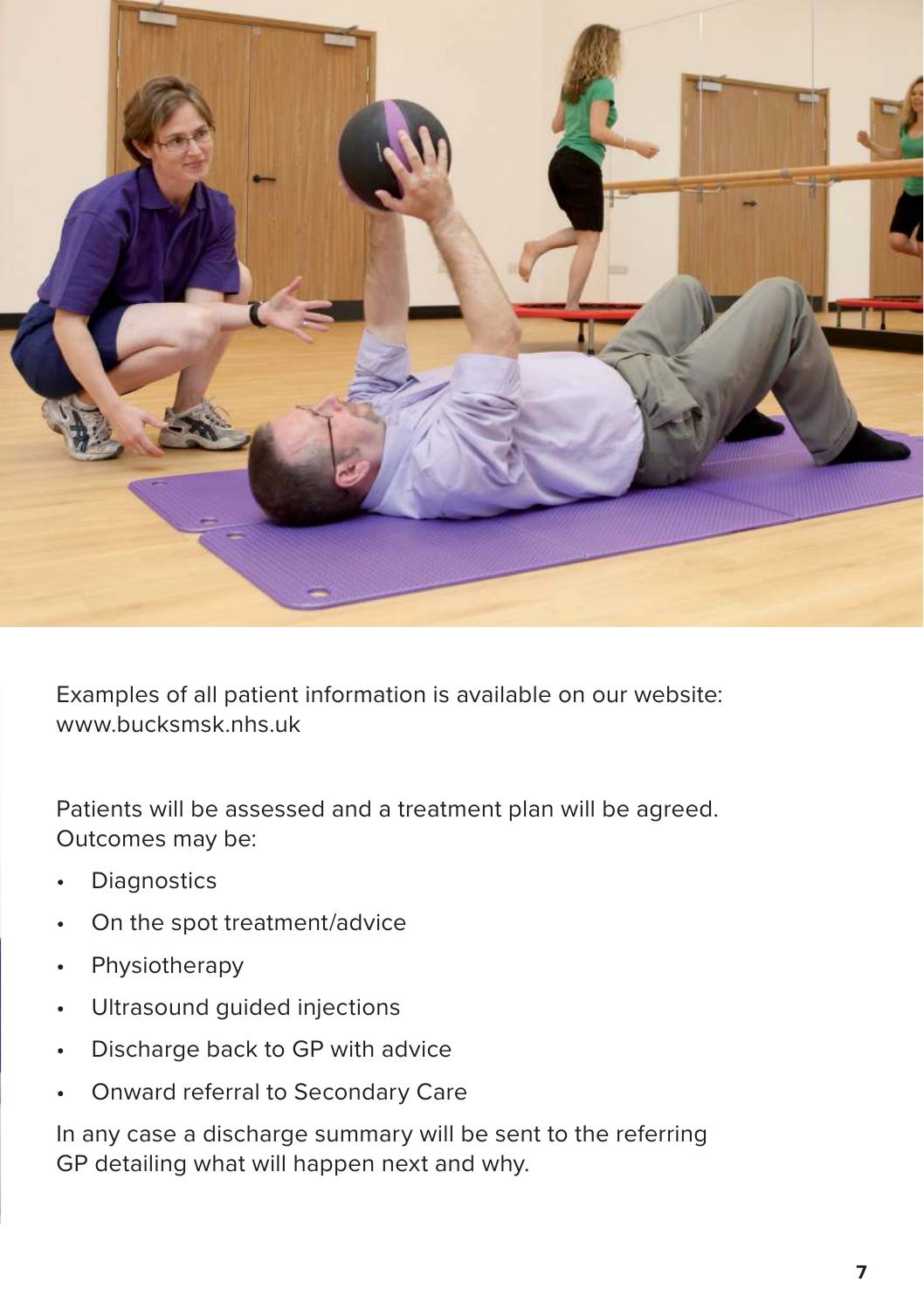## **Clinicians providing the services**

All staff are registered on the relevant GMC specialist register or Health Professions Council.

All staff are fully qualified, experienced and registered with relevant professional bodies and checked with the Disclosure and Barring Service.

Please visit our website and click on 'our team' where you will find further details.

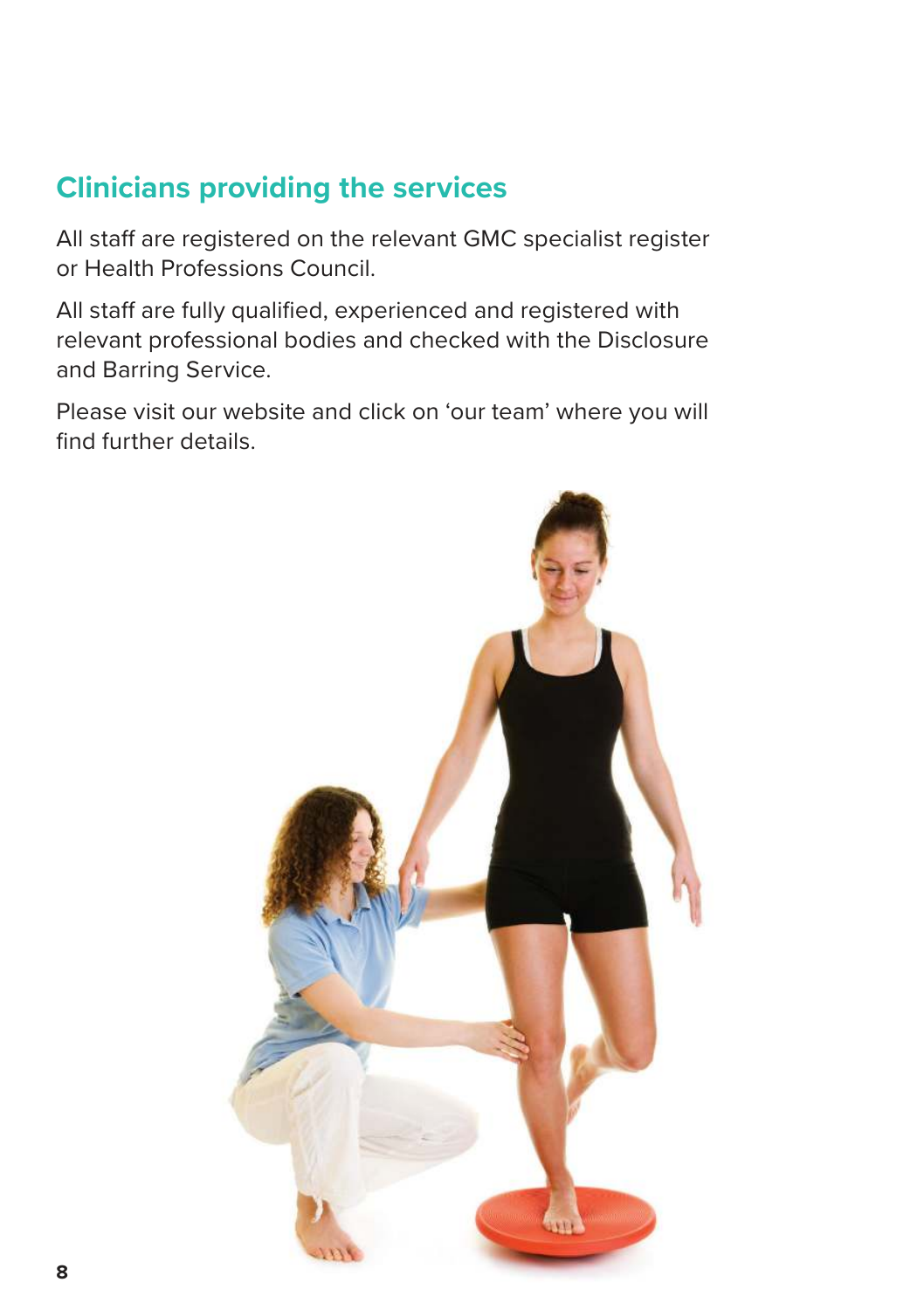

#### **Infection control**

Reducing the risk of infection is vital in each of our units. The units have infection control teams which are responsible for all aspects of infection control, including monitoring cleanliness and training all staff. We produce monthly reports which form part of the intricate clinical governance reviews and reports. These are available on request.

The MRSA infection rate in Practice Plus Group clinical facilities is 0%.

Cleaning services are monitored daily and will also be evaluated by patients in the patient experience survey. We encourage patients to report problems about cleaning to a member of staff and a rapid response team will immediately take action to deal with the problem.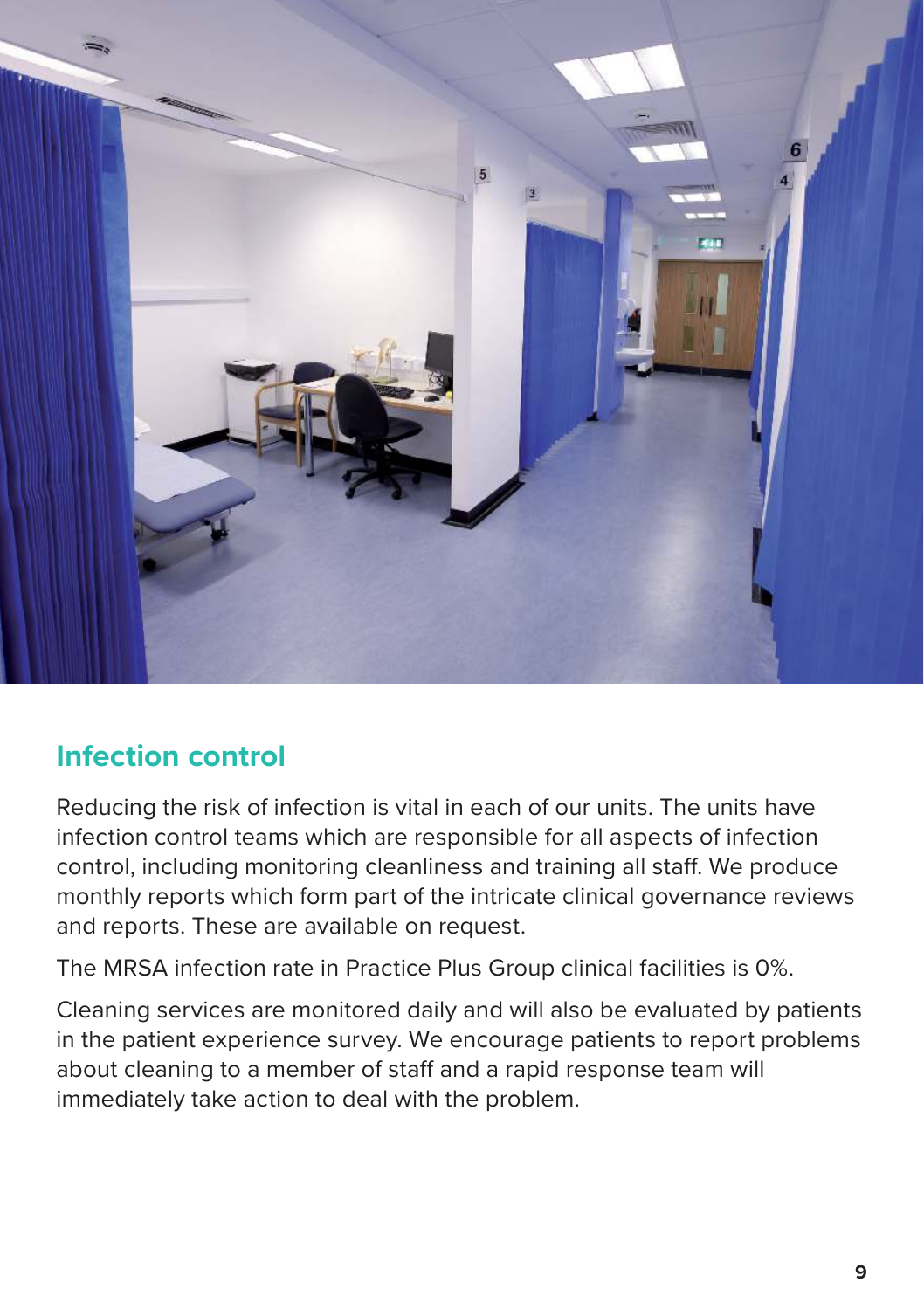## **Consent, privacy and dignity**

The privacy and dignity of patients is an essential part of the care we provide. On meeting a patient our staff will explain about the process and why it is required, ensuring that the individual can say no and change their mind if they feel they need more information.

We will, wherever possible, accommodate personal preferences and the needs of people with disabilities. We will also address other personal needs, such as language differences, learning difficulties and hearing problems. For more details please visit our website.

## **Confidentiality**

All electronic and paper-based information is confidential and stored securely. Access to this information is strictly on a need-to-know basis and follows information security criteria contained in the UK General Data Protection Regulations and Caldicott Guidelines.

#### **Patient experience**

Practice Plus Group staff aim to provide patients and referrers with high quality services. We regularly monitor experience and welcome feedback about our performance. This enables us to enhance services by identifying where improvements are required.

Patient experience information is also available on request and via our website.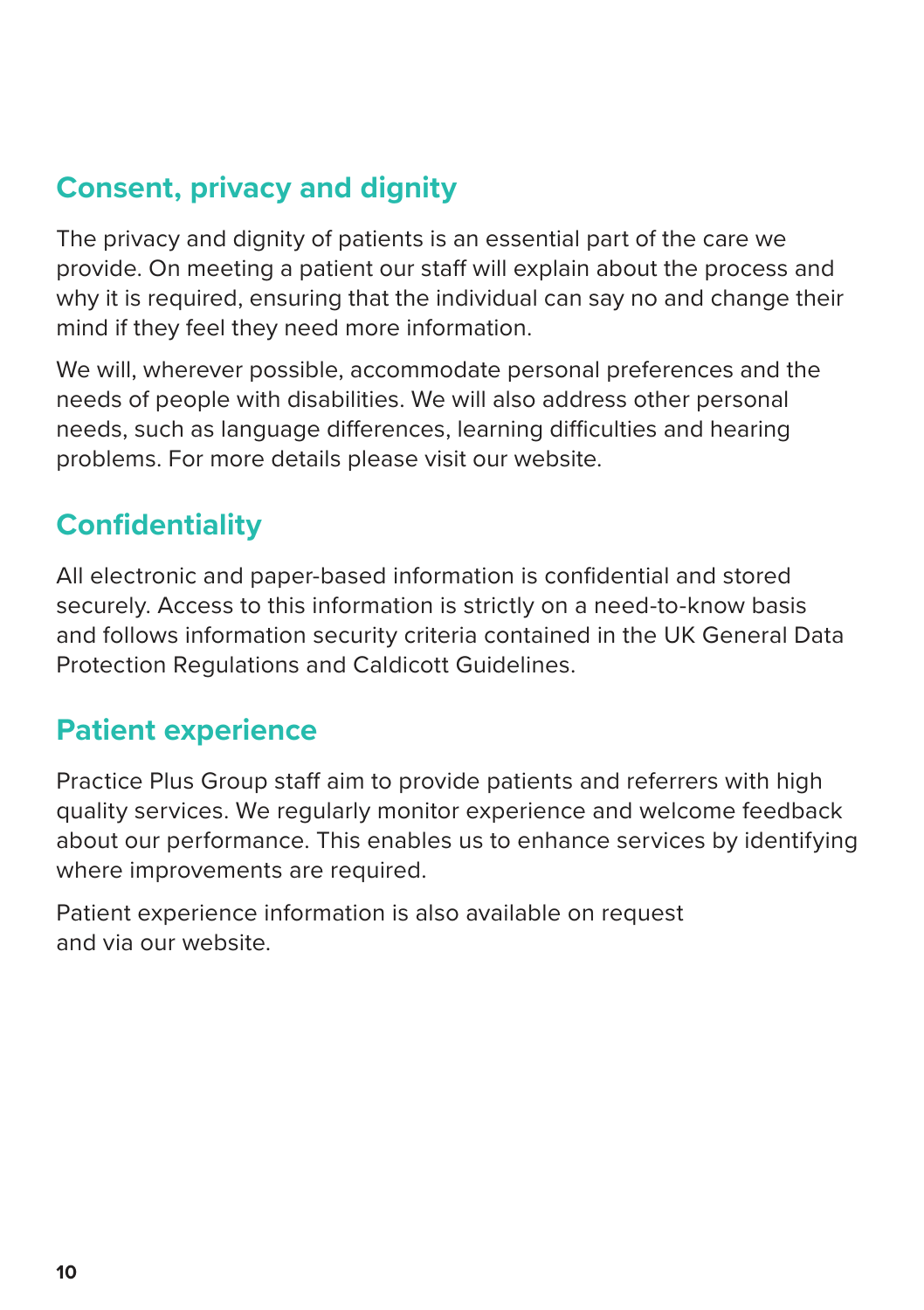### **Complaints and compliments**

We are committed to providing the best possible care in a culture of learning. However, problems can arise. Sometimes this is because of

a misunderstanding which can be resolved very quickly if it is brought to a member of staff's attention. We also want to know what you feel we do well, so any feedback you can give us will be very welcome.

Practice Plus Group will investigate any complaints from GPs, patients or their representatives thoroughly. If you are unhappy with the services or care we have provided, please contact the Service Manager on 0333 999 2586 between 9am and 5pm, Monday to Friday.

If you wish to put your comments in writing please email Practiceplusgrp.bucks-music@nhs.net or write to the Service Manager at the address listed on the back of this guide.

Please include the following:

- GP or practice name
- Details of your complaint, including the date of your patient's treatment
- Any further comments that you want to bring to our attention

We will respond to your concerns considerately, quickly and as effectively as possible in line with the NHS Complaints regulations (2009).

For full information on our complaints procedure, please contact us for a leaflet.

Copies of all documents and information can be found at: www.bucksmsk.nhs.uk